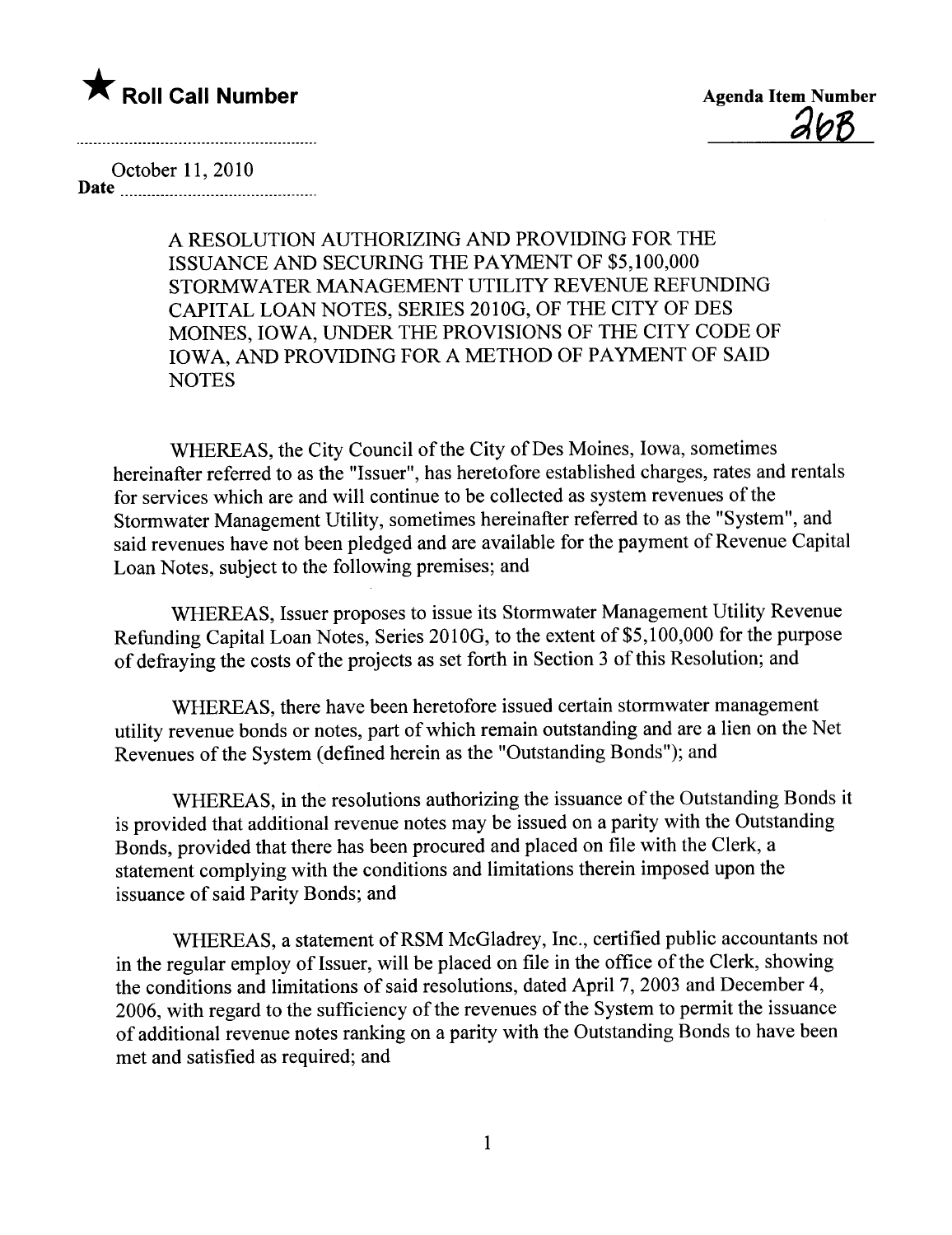$\partial b$ 

October 11, 2010 Date

WHEREAS, the notice of intention of Issuer to take action for the issuance of not to exceed \$5,700,000 Stormwater Management Utilty Revenue Refunding Capital Loan Notes has heretofore been duly published and no objections to such proposed action have been filed:

NOW, THEREFORE, BE IT RESOLVED BY THE CITY COUNCIL OF THE CITY OF DES MOINES, IN THE COUNTY OF POLK, STATE OF IOWA:

Section 1. Definitions. The following terms shall have the following meanings in this Resolution unless the text expressly or by necessary implication requires otherwise:

 $\Box$  "Additional Obligations" shall mean any stormwater management utility revenue bonds or notes issued on a parity with the Notes in accordance with the provisions of the Prior Bond Resolutions.

 $\Box$  "Authorized Denominations" shall mean \$5,000 or any integral multiple thereof.

 $\Box$  "Beneficial Owner" shall mean the person in whose name such Note is recorded as the beneficial owner of a Note by a Participant on the records of such Participant or such person's subrogee.

 $\Box$  "Cede & Co." shall mean Cede & Co., the nominee of DTC, and any successor nominee of DTC with respect to the Notes.

□ "Clerk" shall mean the City Clerk or such other officer of the successor Governing Body as shall be charged with substantially the same duties and responsibilities.

 $\Box$  "Continuing Disclosure Certificate" shall mean that certain Continuing Disclosure Certificate executed by the Issuer and dated the date of issuance and delivery of the Notes, as originally executed and as it may be amended from time to time in accordance with the terms thereof.

 $\square$  "Depository Notes" shall mean the Notes as issued in the form of one global certificate for each maturity, registered in the Registration Books maintained by the Registrar in the name of DTC or its nominee.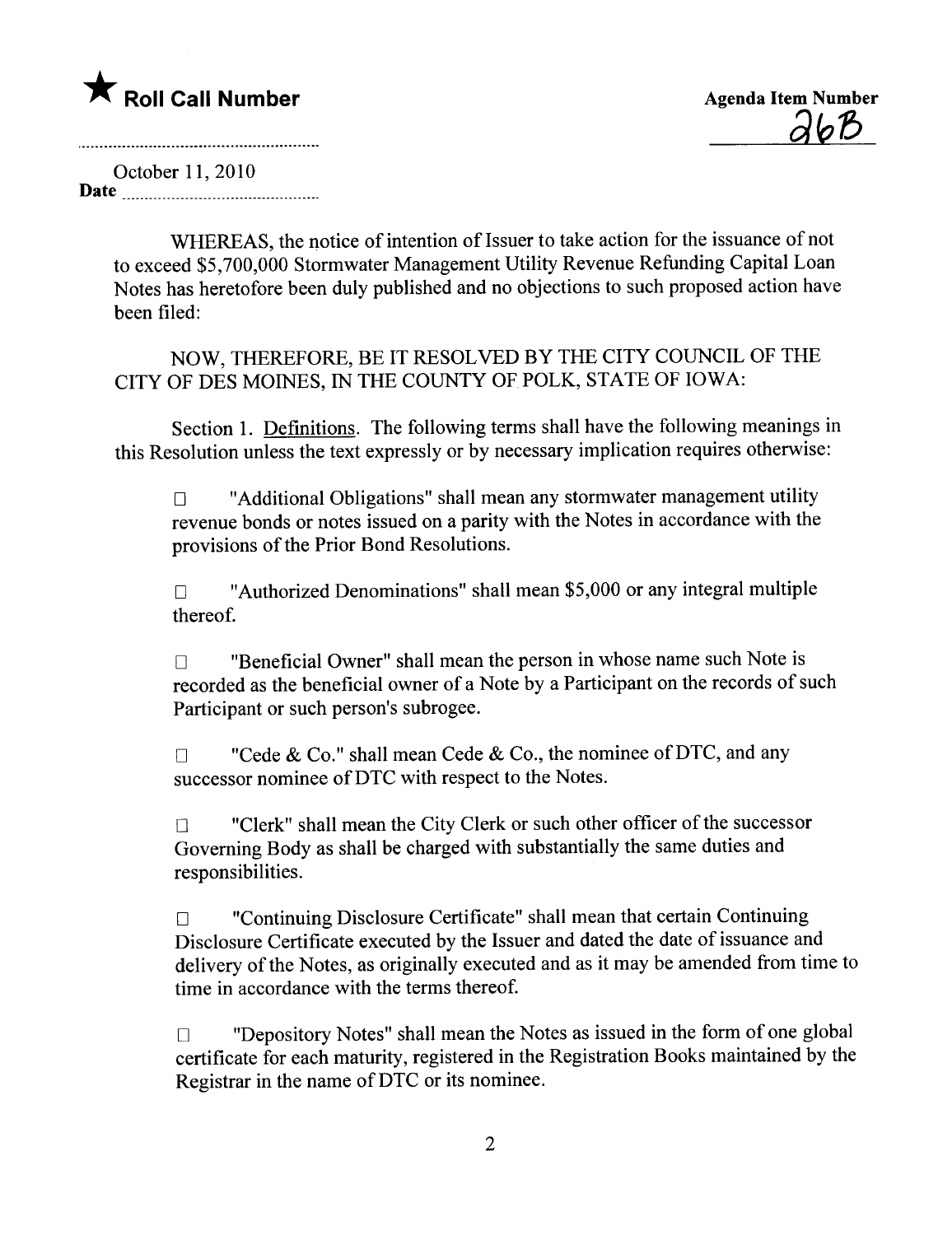<u> 26B</u>

October 11, 2010

Date

**DEC"** shall mean The Depository Trust Company, New York, New York, a limited purpose trust company, or any successor book-entry securities depository appointed for the Notes.

 $\square$  "Escrow Fund" shall mean the fund required to be established by this Resolution for the deposit of the proceeds of the Notes.

o "Fiscal Year" shall mean the twelve-month period beginning on July 1 of each year and ending on the last day of June of the following year, or any other consecutive twelve-month period adopted by the Governing Body or by law as the official accounting period of the System. Requirements of a Fiscal Year as expressed in this Resolution shall exclude any payment of principal or interest falling due on the first day of the Fiscal Year and include any payment of principal or interest fallng due on the first day of the succeeding Fiscal Year, except to the extent of any conflict with the terms of the Outstanding Bonds while the same remain outstanding.

o "Governing Body" shall mean the City Council of the City, or its successor in function with respect to the operation and control of the System.

□ "Independent Auditor" shall mean an independent firm of Certified Public Accountants or the Auditor of State.

□ "Issuer" and "City" shall mean the City of Des Moines, Iowa.

□ "Net Revenues" shall mean gross earnings of the System after deduction of current expenses; "Current Expenses" shall mean and include the reasonable and necessary cost of operating, maintaining, repairing and insuring the System, including purchases at wholesale, if any, salaries, wages, and costs of materials and supplies but excluding depreciation and principal of and interest on the Notes and any Parity Bonds or payments to the various funds established herein; capital costs, depreciation and interest or principal payments are not System expenses.

 $\square$  "Notes" shall mean \$5,100,000 Stormwater Management Utility Revenue Refunding Capital Loan Notes, Series 2010G, authorized to be issued by this Resolution.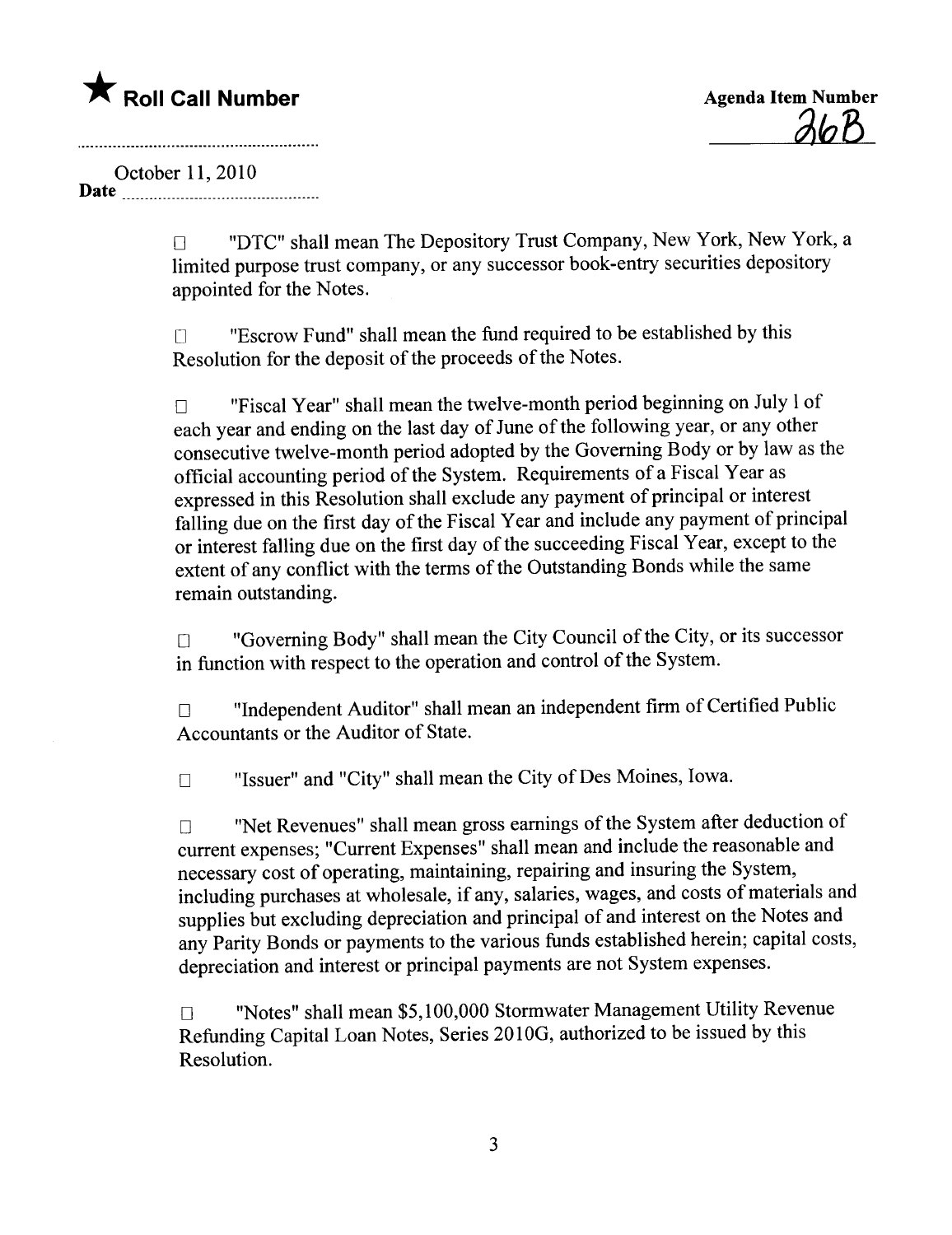



October 11,2010 Date \_ \_\_\_\_\_\_\_\_\_\_ \_ \_ \_\_\_\_\_\_\_\_\_\_\_\_ \_ \_ \_ \_ \_\_\_\_\_\_\_ \_ \_\_ \_ \_\_\_\_

> $\Box$  "Original Purchaser" shall mean the purchaser of the Notes from Issuer at the time of their original issuance.

 $\Box$  "Outstanding Bonds" shall mean (i) the Stormwater Management Utility Revenue Bonds, Series 2003B, dated May 1,2003, issued in accordance with Roll Call No. 03-854 approved on April 7, 2003, (ii) the Stormwater Management Utilty Revenue Bonds, Series 2006D, dated December 19,2006, issued in accordance with Roll Call No. 06-2385 approved on December 4,2006, and (iii) the Stormwater Management Utilty Revenue Capital Loan Notes, Series 2010F, dated the date of delivery, a portion of which bonds and notes are stil outstanding and unpaid and remain a lien on the Net Revenues of the System.

□ "Parity Bonds" shall mean stormwater management utility revenue bonds or notes payable solely from the Net Revenues of the System on an equal basis with the Notes herein authorized to be issued, and shall include the Outstanding Bonds and any Additional Obligations as authorized to be issued under the terms the Prior Bond Resolutions.

o "Participants" shall mean those broker-dealers, banks and other financial institutions for which DTC holds Notes as securities depository.

T "Paying Agent" shall mean the City Treasurer, or such successor as may be approved by Issuer as provided herein and who shall carry out the duties prescribed herein as Issuer's agent to provide for the payment of principal of and interest on the Notes as the same shall become due.

**T** "Permitted Investments" shall mean:

. direct obligations of (including obligations issued or held in book entry form on the books of) the Department of the Treasury of the United States of America;

. obligations of any of the following federal agencies which obligations represent full faith and credit of the United States of America, including:

- Export Import Bank  $\overline{\phantom{a}}$
- Farm Credit System Financial Assistance Corporation  $\equiv$
- USDA Rural Development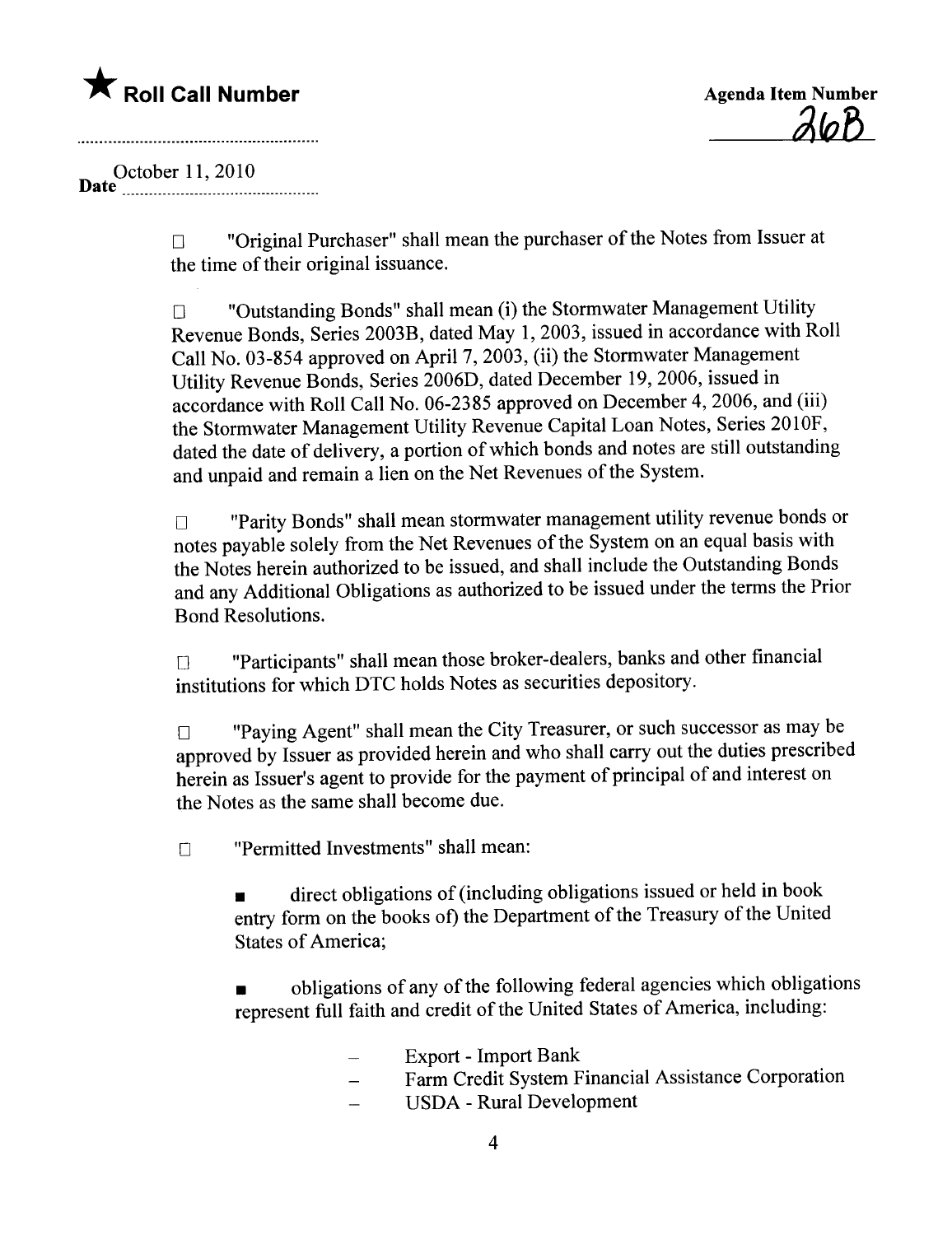$\partial$ 

October 11,2010 Date

- General Services Administration
- U.S. Maritime Administration

 $\overline{\phantom{0}}$ 

- Small Business Administration
- Government National Mortgage Association (GNMA)  $\overline{\phantom{a}}$
- U.S. Department of Housing & Urban Development  $\overline{\phantom{a}}$ (PHA's)
- Federal Housing Administration

. repurchase agreements whose underlying collateral consists of the investments set out above if the Issuer takes delivery of the collateral either directly or through an authorized custodian. Repurchase agreements do not include reverse repurchase agreements;

. senior debt obligations rated "AA" by Standard & Poor's Corporation (S&P) or "Aaa" by Moody's Investors Service Inc. (Moody's) issued by the Federal National Mortgage Association or the Federal Home Loan Mortgage Corporation;

. U.S. dollar denominated deposit accounts, federal funds and banker's acceptances with domestic commercial banks which have a rating on their short-term certificates of deposit on the date of purchase of "A- $1$ " or "A- $1$ +" by S&P or "P-1" by Moody's and maturing no more than 360 days after the date of purchase (ratings on holding companies are not considered as the rating of the bank);

. commercial paper which is rated at the time of purchase in the single highest classification, "A-1+" by S&P or "P-1" by Moody's and which matures not more than 270 days after the date of purchase;

. investments in a money market fund rated "AAAm" or "AAm-G" or better by S&P;

. pre-refunded municipal obligations, defined as any bonds or other obligations of any state of the United States of America or of any agency, instrumentality or local governmental unit of any such state which are not callable at the option of the obligor prior to maturity or as to which irrevocable instructions have been given by the obligor to call on the date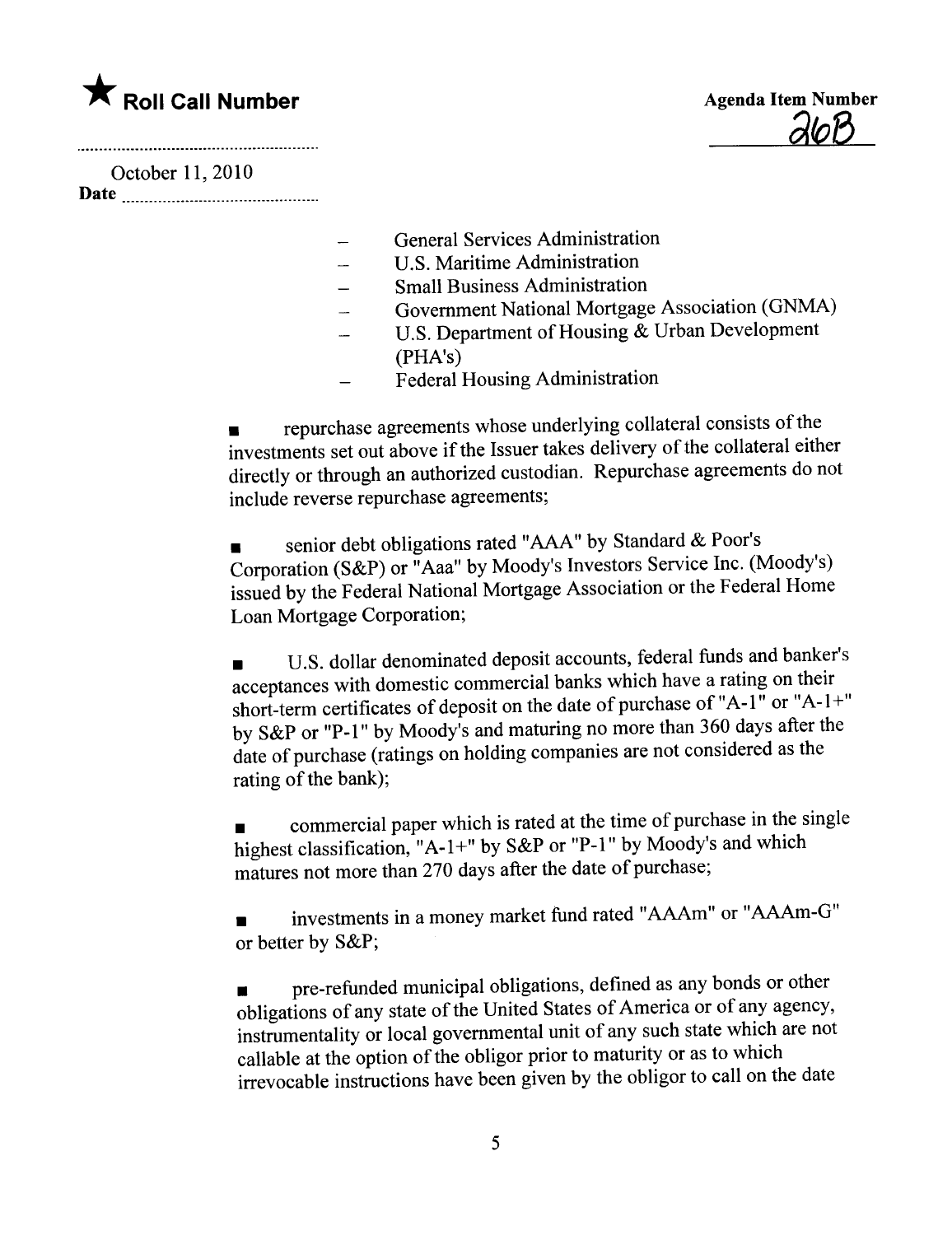

**Agenda Item Number** 

D October 11,2010 ate \_\_\_\_\_\_ \_\_\_\_\_\_ \_ \_\_ \_ \_ \_\_\_\_\_\_\_\_\_\_\_\_\_\_ \_ \_ \_ \_\_ \_\_ \_ \_ \_ \_\_\_

specified in the notice; and (a) which are rated, based on an irrevocable escrow account or fund (the "escrow"), in the highest rating category of S&P or Moody's or any successors thereto; or (b)(i) which are fully secured as to principal and interest and redemption premium, if any, by an escrow consisting only of cash or direct obligations of the Department of the Treasury of the United States of America, which escrow may be applied only to the payment of such principal of and interest and redemption premium, if any, on such bonds or other obligations on the maturity date or dates thereof or the specified redemption date or dates pursuant to such irrevocable instructions, as appropriate; and (ii) which escrow is sufficient, as verified by a nationally recognized independent certified public accountant, to pay principal of and interest and redemption premium, if any, on the bonds or other obligations described in this paragraph on the maturity date or dates specified in the irrevocable instructions referred to above, as appropriate;

. tax exempt bonds as defined and permitted by section 148 of the Internal Revenue Code and applicable regulations and only if rated within the two highest classifications as established by at least one of the standard rating services approved by the superintendent of banking by rule adopted pursuant to chapter 17A Code of Iowa;

. an investment contract rated within the two highest classifications as established by at least one of the standard rating services approved by the superintendent of banking by rule adopted pursuant to chapter 17A Code of Iowa; and

. Iowa Public Agency Investment Trust.

□ "Prior Bond Resolutions" shall mean Roll Call No. 03-754 approved on April 7, 2003 and Roll Call No. 06-2385 approved on December 4, 2006, authorizing the issuance of two series of Outstanding Bonds.

o "Refunded Bonds" shall mean the Stormwater Management Utilty Revenue Bonds, Series 2003B, dated May 1, 2003.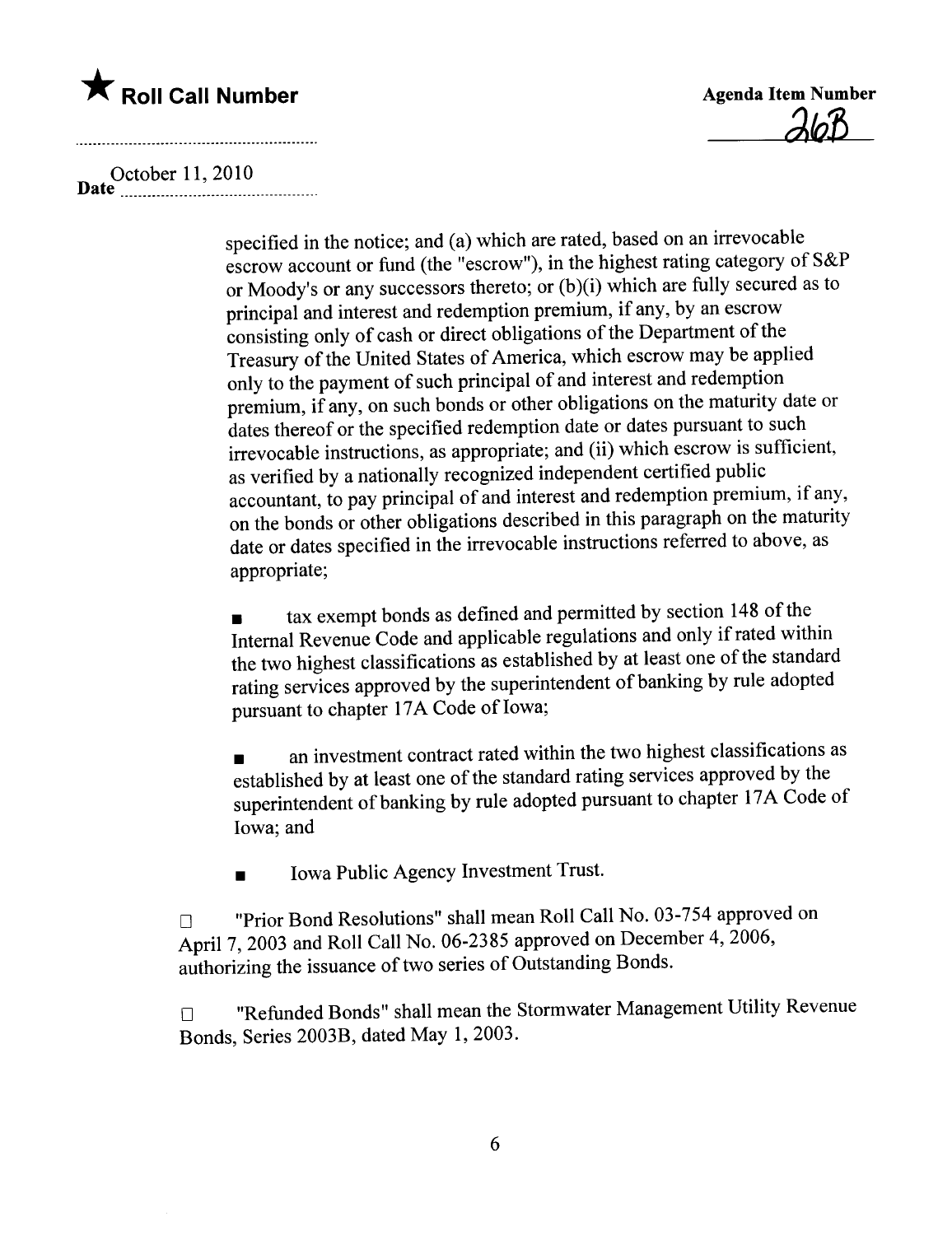October 11,2010 Date

□ "Refunding Trust Agreement" shall mean the Refunding Trust Agreement dated as of the date of delivery of the Notes between the Issuer and Bankers Trust Company, as Trustee thereunder.

o "Registrar" shall mean the City Treasurer of Des Moines, Iowa, or such successor as may be approved by Issuer as provided herein and who shall carry out the duties prescribed herein with respect to maintaining a register of the owners of the Notes. Unless otherwise specified, the Registrar shall also act as Transfer Agent for the Notes.

o "Representation Letter" shall mean the Blanket Issuer Letter of Representations executed and delivered by the Issuer to DTC.

**Co.** "Reserve Fund Requirement" shall mean an amount equal to the lesser of  $(a)$ the maximum annual amount of the principal and interest coming due on the Notes and Parity Bonds; (b) 10% of the stated principal amount of the Notes and Parity Bonds or (c) 125% of the average annual principal and interest coming due on the Notes and Parity Bonds. For purposes of this definition: (1) "issue price" shall be substituted for "stated principal amount" for issues with original issue discount or original issue premium of more than a de minimus amount and (2) stated principal amount shall not include any portion of an issue refunded or advance refunded by a subsequent issue.

 $\Box$  "Resolution" shall mean this resolution authorizing the issuance of the. Notes.

 $\Box$  system shall mean the  $\circ$ "System" shall mean the Stormwater Management Utility of the Issuer and all properties of every nature hereinafter owned by the Issuer comprising part of or used as a part of the System, including all improvements and extensions made by Issuer while any of the Notes or Parity Bonds remain outstanding; all real and personal property; and all appurtenances, contracts, leases, franchises and other intangibles.

o "Tax Exemption Certificate" shall mean the Tax Exemption Certificate executed by the Treasurer and delivered at the time of issuance and delivery of the Notes.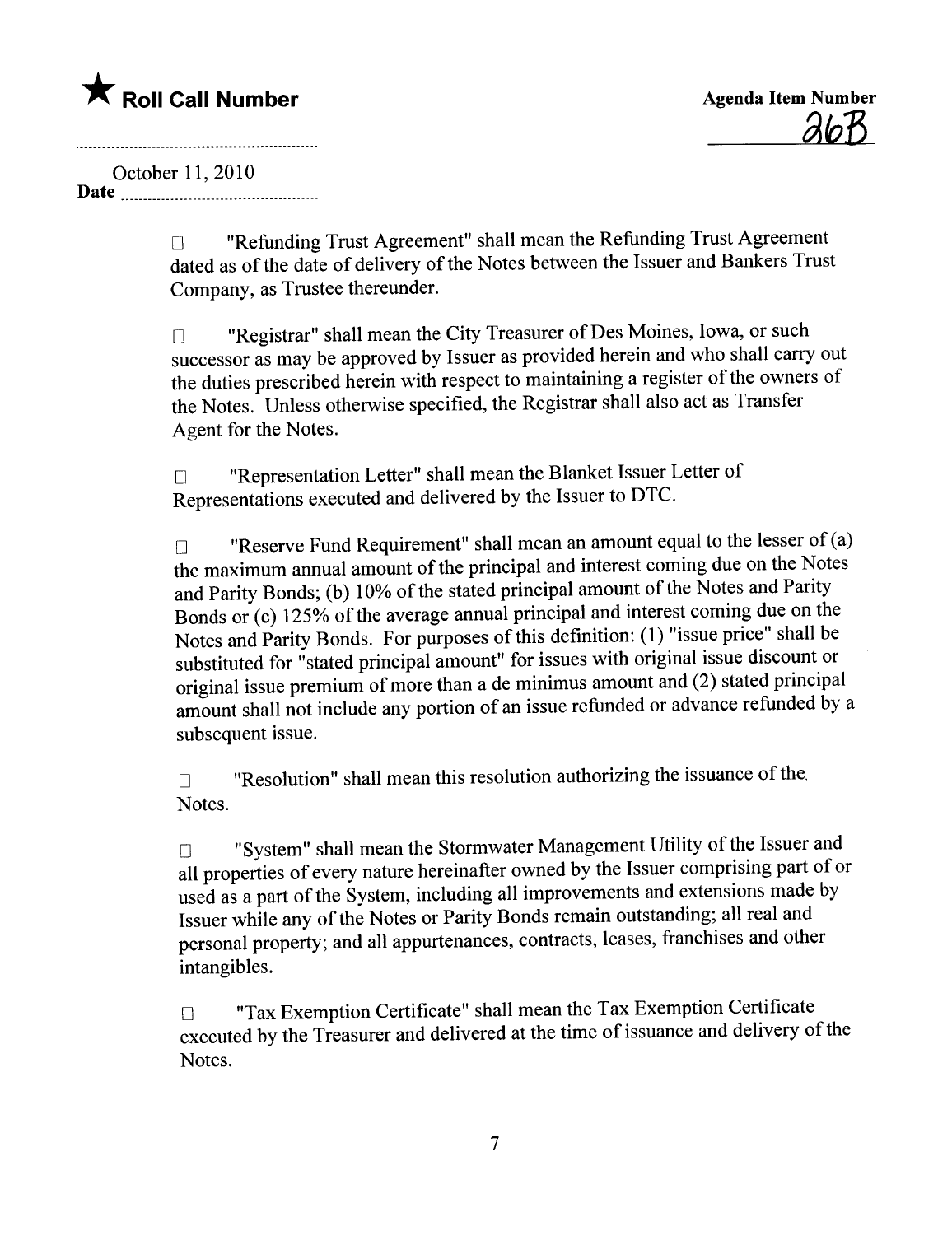\* Roll Call Number<br>
October 11, 2010

October 11,2010

Date

 $\square$  "Treasurer" shall mean the Finance Director/Treasurer or such other officer as shall succeed to the same duties and responsibilties with respect to the recording and payment of the Notes issued hereunder.

 $\Box$  "Yield Restricted" shall mean required to be invested at a yield that is not materially higher than the yield on the Notes under section 148(a) of the Internal Revenue Code or regulations issued thereunder.

Section 2. Authority. The Notes authorized by this Resolution shall be issued pursuant to Division V, Chapter 384 of the City Code of Iowa, and in compliance with all applicable provisions of the Constitution and laws of the State of Iowa.

Section 3. Authorization and Purpose. There are hereby authorized to be issued, negotiable, serial, fully registered Stormwater Management Utilty Revenue Refunding Capital Loan Notes, Series 2010G, of the City of Des Moines, in the County of Polk, State of Iowa, in the aggregate amount of \$5,100,000, for the purpose of paying costs of refunding and refinancing of the Stormwater Management Utilty Revenue Bonds, Series 2003B, dated May 1, 2003.

Section 4. Source of Payment. The Notes herein authorized and Parity Bonds and the interest thereon shall be payable solely and only out of the net earnings of the System and shall be a first lien on the future Net Revenues of the System. The Notes shall not be general obligations of the Issuer nor shall they be payable in any manner by taxation and the Issuer shall be in no manner liable by reason of the failure of the said Net Revenues to be sufficient for the payment of the Notes.

Section 5. Note Details. Stormwater Management Utility Revenue Capital Loan Notes, Series 2010G, of the City in the amount of  $\bar{$}5,100,000$  shall be issued pursuant to the provisions of Section 384.84A of the City Code of Iowa for the aforesaid purpose. The Notes shall be designated "STORMWATER MANAGEMENT UTILITY REVENUE REFUNDING CAPITAL LOAN NOTE, SERIES 2010G", be dated the date of delivery, and bear interest from the date thereof, until payment thereof, at the office of the Paying Agent, said interest payable on June 1, 2011 and semiannually thereafter on the 1st day of June and December in each year until maturity at the rates hereinafter provided.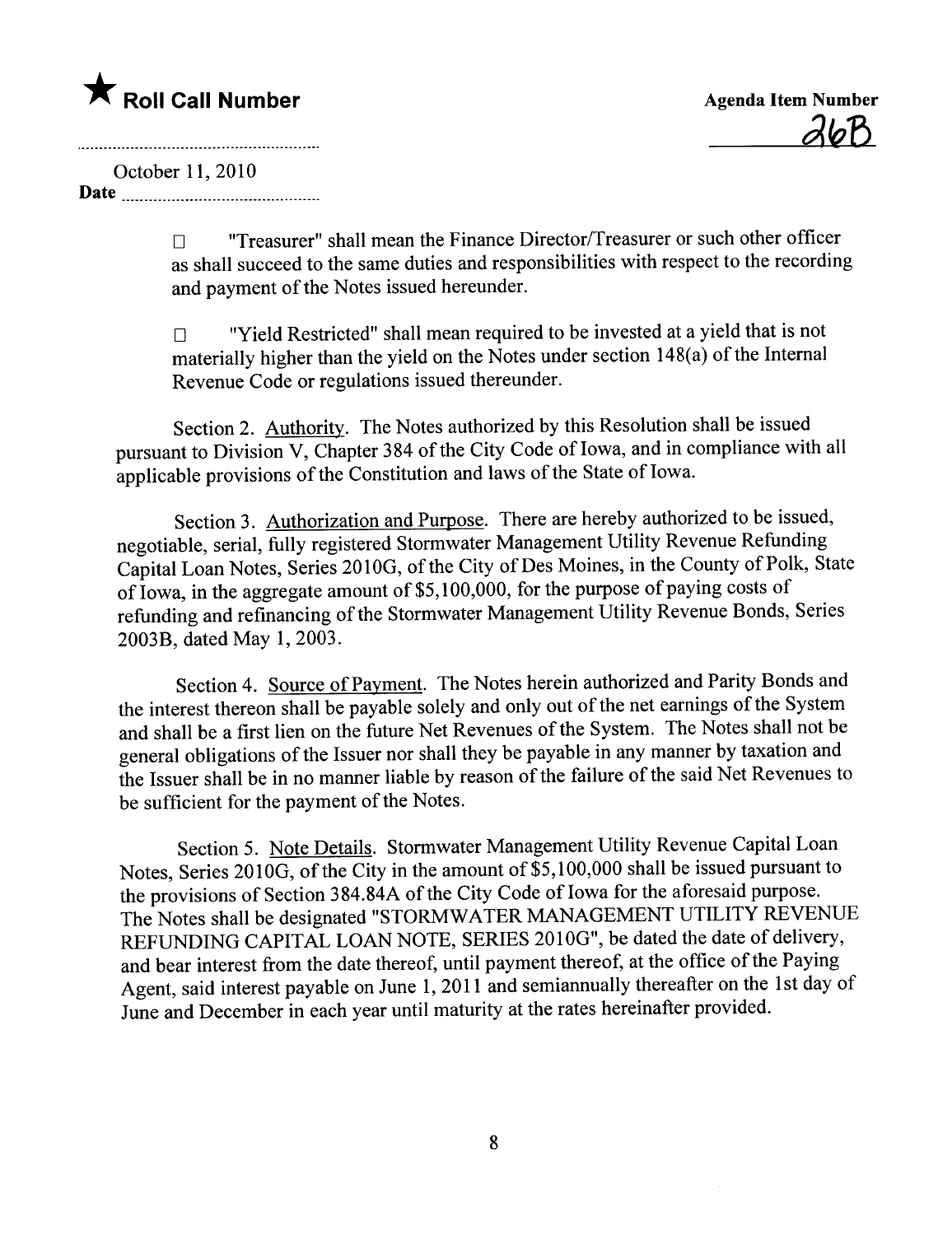#### $\bigstar$  Roll Call Number

**Agenda Item Number**  $26B$ 

D October 11, 2010 ate \_\_\_\_\_\_ \_ \_\_\_\_\_ \_ \_ \_\_ \_ \_ \_ \_ \_ \_ \_ \_ \_ \_ \_ \_\_\_ \_ \_ \_ \_ \_ \_\_\_\_ \_ \_\_\_.

The Notes shall be executed by the manual or facsimile signature of the Mayor and attested by the manual or facsimile signature of the City Clerk, and impressed or printed with the seal of the City and shall be fully registered as to both principal and interest as provided in this Resolution; principal, interest and premium, if any shall be payable at the office of the Paying Agent by mailng of a check to the registered owner of the Note. The Notes shall be in the denomination of \$5,000 or multiples thereof. Said Notes shall mature and bear interest as follows:

| Interest | Principal | Maturity |
|----------|-----------|----------|
| Rate     | Amount    | June 1st |
| 2.000%   | \$670,000 | 2012     |
| 2.000    | 685,000   | 2013     |
| 2.000    | 705,000   | 2014     |
| 2.000    | 725,000   | 2015     |
| 3.000    | 740,000   | 2016     |
| 3.000    | 770,000   | 2017     |
| 3.000    | 805,000   | 2018     |
|          |           |          |

Section 6. Redemption. The Notes are not subject to redemption prior to maturity

Section 7. Issuance of Notes in Book-Entry Form; Replacement Notes.

 $\mathcal{C}$ Notwithstanding the other provisions of this Resolution regarding registration, ownership, transfer, payment and exchange of the Notes, unless the Issuer determines to permit the exchange of Depository Notes for Notes in the Authorized Denominations, the Notes shall be issued as Depository Notes in denominations of the entire principal amount of each maturity of Notes (or, if a portion of said principal amount is prepaid, said principal amount less the prepaid amount); and such Depository Notes shall be registered in the name of Cede  $\&$  Co., as nominee of DTC. Payment of semiannual interest for any Depository Note shall be made by wire transfer or New York Clearing House or equivalent next day funds to the account of Cede & Co. on the interest payment date for the Notes at the address indicated in or pursuant to the Representation Letter.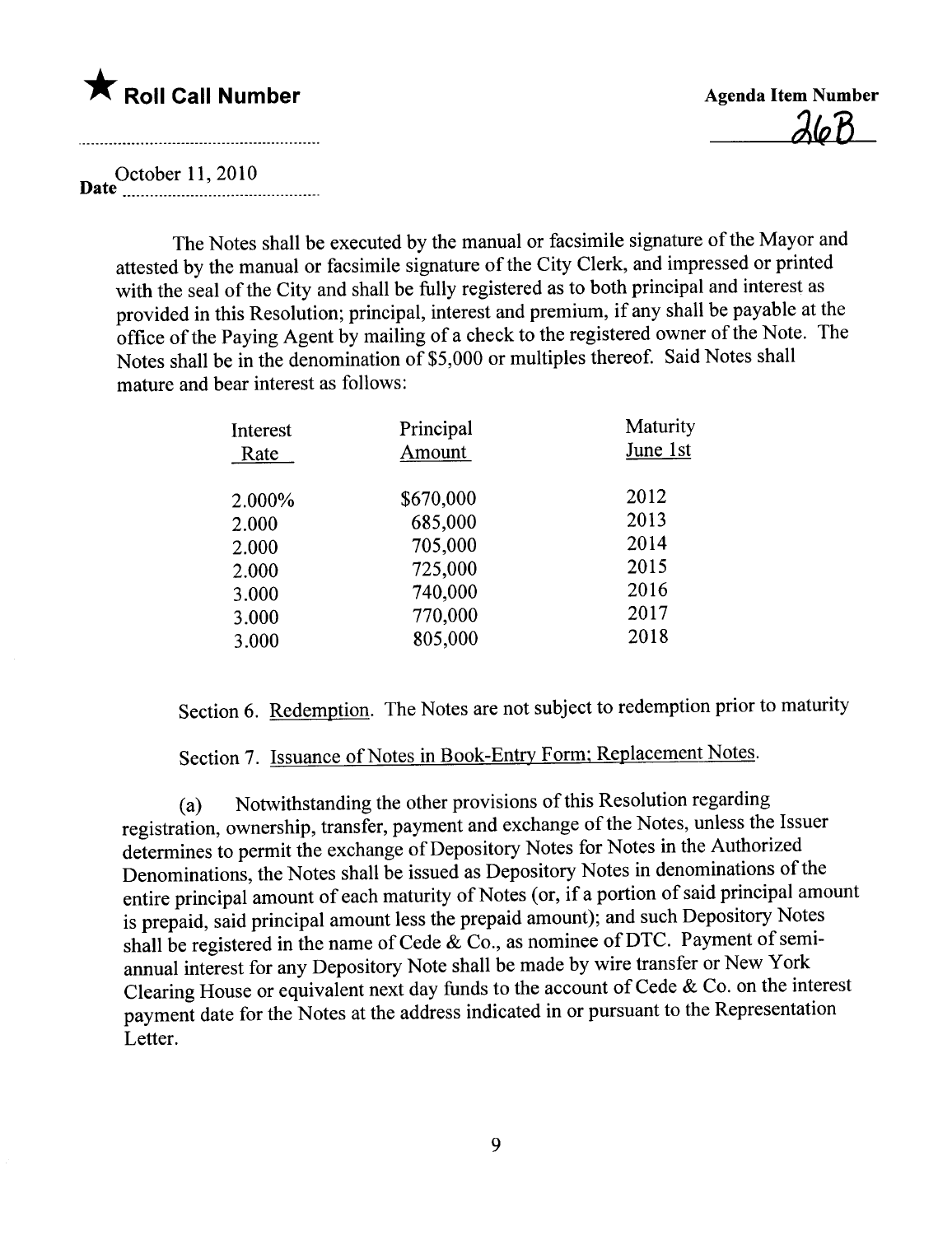



Date<sup>0ctober</sup> 11, 2010

 $(0)$  With respect to Depository Notes, neither the Issuer nor the Paying Agent shall have any responsibilty or obligation to any Participant or to any Beneficial Owner. Without limiting the immediately preceding sentence, neither the Issuer nor the Paying Agent shall have any responsibilty or obligation with respect to (i) the accuracy of the records ofDTC or its nominee or of any Participant with respect to any ownership interest in the Notes, (ii) the delivery to any Participant, any Beneficial Owner or any other person, other than DTC or its nominee, of any notice with respect to the Notes, (iii) the payment to any Participant, any Beneficial Owner or any other person, other than DTC or its nominee, of any amount with respect to the principal of, premium, if any, or interest on the Notes, or (iv) the failure of DTC to provide any information or notification on behalf of any Participant or Beneficial Owner.

The Issuer and the Paying Agent may treat DTC or its nominee as, and deem DTC or its nominee to be, the absolute owner of each Note for the purpose of payment of the principal of, premium, if any, and interest on such Note, for the purpose of all other matters with respect to such Note, for the purpose of registering transfers with respect to such Notes, and for all other purposes whatsoever (except for the giving of certain Noteholder consents, in accordance with the practices and procedures of DTC as may be applicable thereto). The Paying Agent shall pay all principal of, premium, if any, and interest on the Notes only to or upon the order of the Noteholders as shown on the Registration Books, and all such payments shall be valid and effective to fully satisfy and discharge the Issuer's obligations with respect to the principal of, premium, if any, and interest on the Notes to the extent so paid. Notwithstanding the provisions of this Resolution to the contrary (including without limitation those provisions relating to the surrender of Notes, registration thereof, and issuance in Authorized Denominations), as long as the Notes are Depository Notes, full effect shall be given to the Representation Letter and the procedures and practices of DTC thereunder, and the Paying Agent shall comply therewith.

(c) Upon (i) a determination by the Issuer that DTC is no longer able to carr out its functions or is otherwise determined unsatisfactory, or (ii) a determination by DTC that the Notes are no longer eligible for its depository services or (iii) a determination by the Paying Agent that DTC has resigned or discontinued its services for the Notes, if such substitution is authorized by law, the Issuer shall (A) designate a satisfactory substitute depository as set forth below or, if a satisfactory substitute is not found, (B) provide for the exchange of Depository Notes for replacement Notes in Authorized Denominations.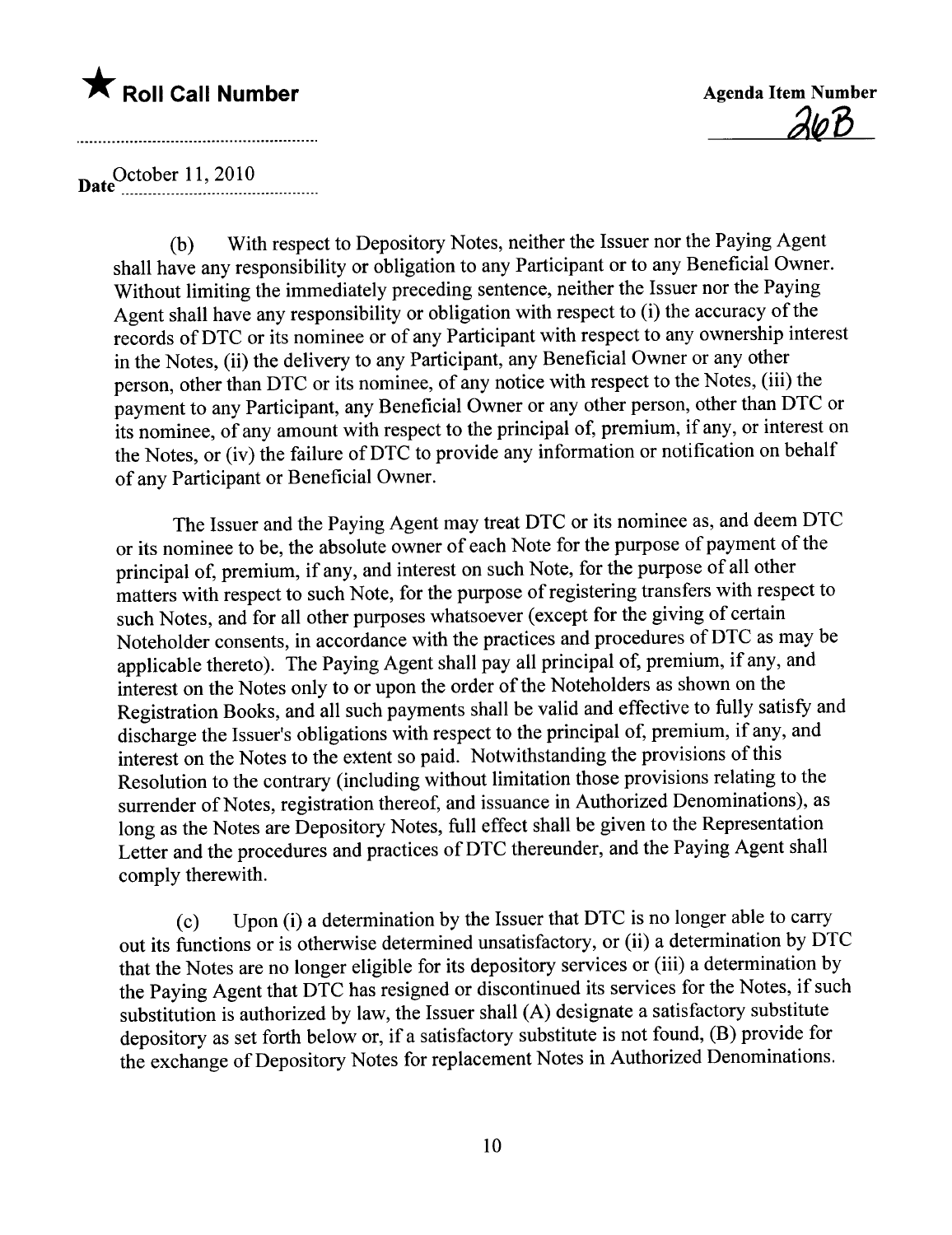$\partial h$  $B$ 

DateOctober 11, 2010 - - - - - - - - - - - - - - ~ - - - - - - - - - - - - - - - - - - - - - - - - - - - \_.

exchange of Depository Notes for Notes in Authorized Denominations, the Issuer shall so To the extent authorized by law, if the Issuer determines to provide for the notify the Paying Agent and shall provide the Registrar with a supply of executed unauthenticated Notes to be so exchanged. The Registrar shall thereupon notify the owners of the Notes and provide for such exchange, and to the extent that the Beneficial Owners are designated as the transferee by the owners, the Notes will be delivered in appropriate form, content and Authorized Denominations to the Beneficial Owners, as their interests appear.

( e) Any substitute depository shall be designated in writing by the Issuer to the Paying Agent. Any such substitute depository shall be a qualified and registered "clearing agency" as provided in Section 17A of the Securities Exchange Act of 1934, as amended. The substitute depository shall provide for (i) immobilzation of the Depository Notes, (ii) registration and transfer of interests in Depository Notes by book entries made on records of the depository or its nominee and (iii) payment of principal of, premium, if any, and interest on the Notes in accordance with and as such interests may appear with respect to such book entries.

Section 8. Registration of Notes; Appointment of Registrar; Transfer; Ownership; Delivery; and Cancellation.

of an entry upon the books kept for the registration and transfer of ownership of the (a) Registration. The ownership of Notes may be transferred only by the making Notes, and in no other way. The City Treasurer is hereby appointed as Note Registrar under the terms of this Resolution. Registrar shall maintain the books of the Issuer for the registration of ownership of the Notes for the payment of principal of and interest on the Notes as provided in this Resolution. All Notes shall be negotiable as provided in Aricle 8 of the Uniform Commerciål Code and Section 384.83(5) of the Code of Iowa, subject to the provisions for registration and transfer contained in the Notes and in this Resolution.

(b) Transfer. The ownership of any Note may be transferred only upon the Registration Books kept for the registration and transfer of Notes and only upon surrender thereof at the office of the Registrar together with an assignment duly executed by the holder or his duly authorized attorney in fact in such form as shall be satisfactory to the Registrar, along with the address and social security number or federal employer identification number of such transferee (or, if registration is to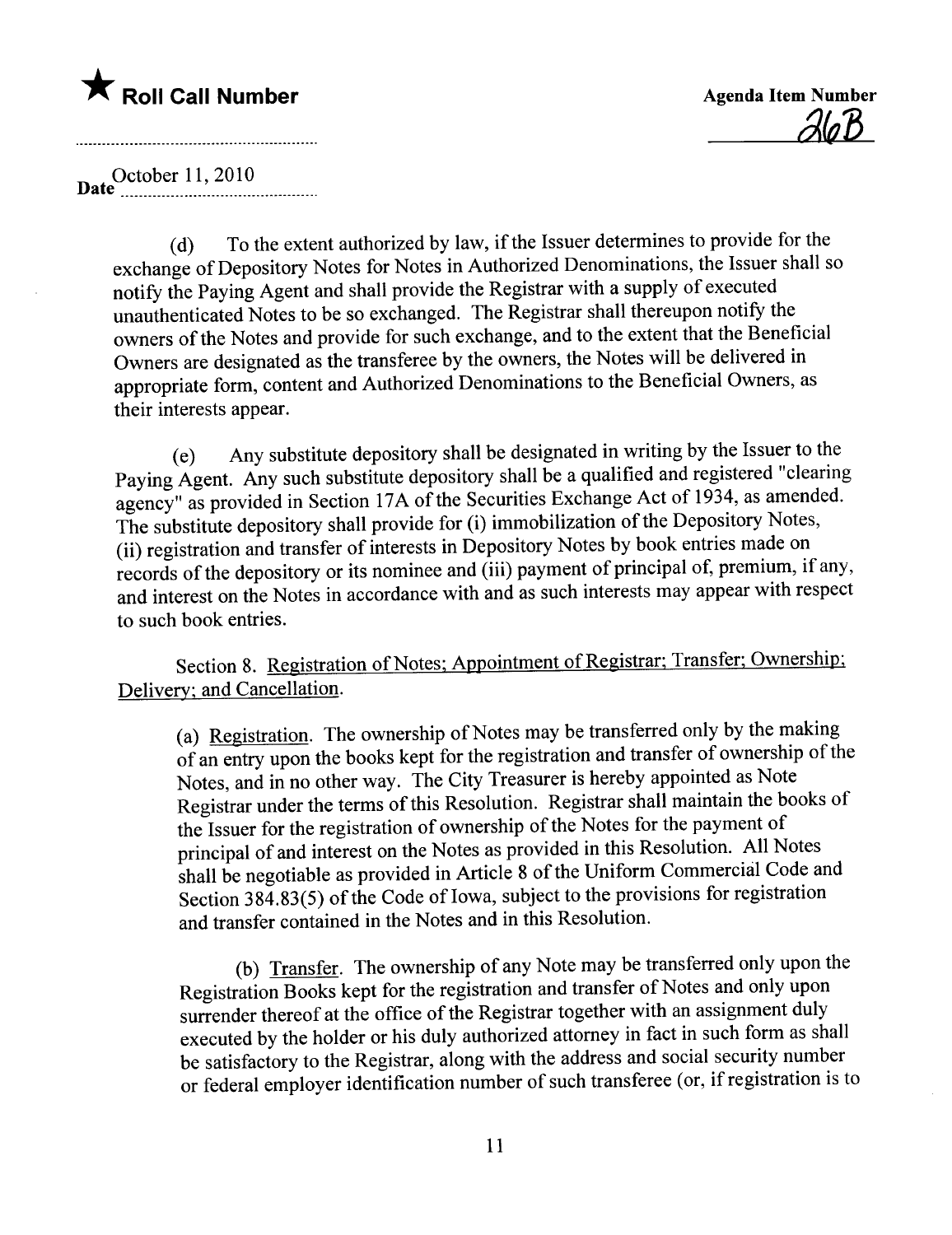$\partial$ lo $B$ 

October 11,2010 Date \_ \_ \_\_\_\_ \_\_ \_ \_\_\_ \_ \_ \_\_\_\_\_\_\_\_ \_ \_ \_\_\_\_\_\_\_ \_ \_ \_\_\_ \_ \_\_\_\_ \_ \_\_

be made in the name of multiple individuals, of all such transferees). In the event that the address of the registered owner of a Note (other than a registered owner which is the nominee of the broker or dealer in question) is that of a broker or dealer, there must be disclosed on the Registration Books the information pertaining to the registered owner required above. Upon the transfer of any such Note, a new fully registered Note, of any denomination or denominations permitted by this Resolution in aggregate principal amount equal to the unmatured and unredeemed principal amount of such transferred fully registered Note, and bearing interest at the same rate and maturing on the same date or dates shall be delivered by the Registrar.

(c) Registration of Transferred Notes. In all cases of the transfer of the Notes, the Registrar shall register, at the earliest practicable time, on the Registration Books, the Notes, in accordance with the provisions of this Resolution.

(d) Ownership. As to any Note, the person in whose name the ownership of the same shall be registered on the Registration Books of the Registrar shall be deemed and regarded as the absolute owner thereof for all purposes, and payment of or on account of the principal of any such Notes and the premium, if any, and interest thereon shall be made only to or upon the order of the registered owner thereof or his legal representative. All such payments shall be valid and effectual to satisfy and discharge the liabilty upon such Note, including the interest thereon, to the extent of the sum or sums so paid.

(e) Cancellation. All Notes which have been redeemed shall not be reissued but shall be cancelled by the Registrar. All Notes which are cancelled by the Registrar shall be destroyed and a certificate of the destruction thereof shall be furnished promptly to the Issuer; provided that if the Issuer shall so direct, the Registrar shall forward the cancelled Notes to the Issuer.

(f) Non-Presentment of Notes. In the event any payment check representing payment of principal of or interest on the Notes is returned to the Paying Agent or is not presented for payment of principal at the maturity or redemption date, if funds sufficient to pay such principal of or interest on Notes shall have been made available to the Paying Agent for the benefit of the owner thereof, all liabilty of the Issuer to the owner thereof for such interest or payment of such Notes shall forthwith cease, terminate and be completely discharged, and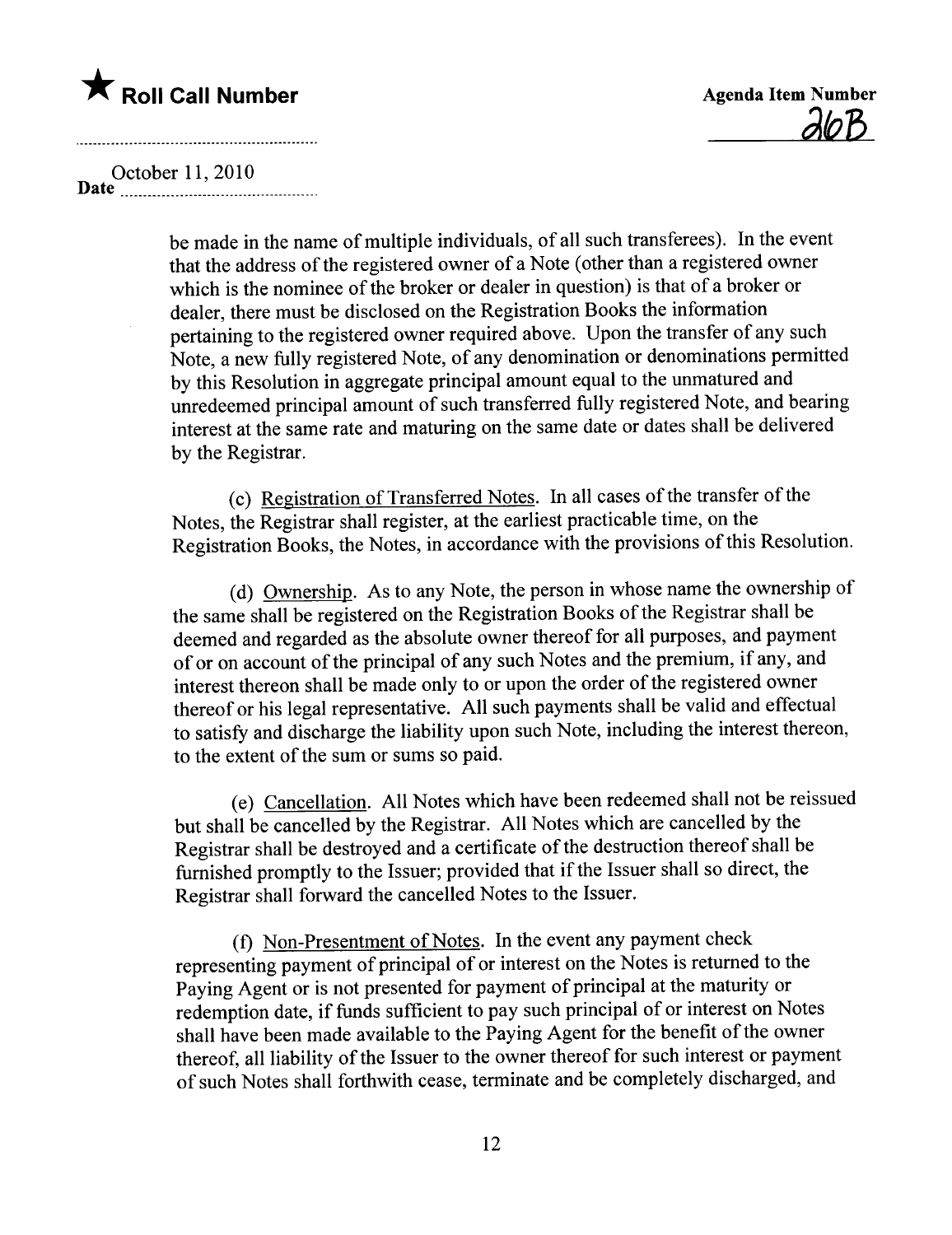$\lambda$ lo $B$ 

October 11,2010 Date \_\_\_ \_ \_\_ \_ \_\_\_ \_ \_ \_\_\_\_\_\_\_\_ \_ \_ \_ \_ \_ \_ \_... \_\_\_ \_ \_ \_\_\_\_\_\_ \_ \_.

and the company of the company of the company of the company of the company of the company of the company of th

thereupon it shall be the duty of the Paying Agent to hold such funds, without liabilty for interest thereon, for the benefit of the owner of such Notes who shall thereafter be restricted exclusively to such funds for any claim of whatever nature on his part under this Resolution or on, or with respect to, such interest or Notes. The Paying Agent's obligation to hold such funds shall continue for a period equal to two years and six months following the date on which such interest or principal became due, whether at maturity, or at the date fixed for redemption thereof, or otherwise, at which time the Paying Agent, shall surrender any remaining funds so held to the Issuer, whereupon any claim under this Resolution by the Owners of such interest or Notes of whatever nature shall be made upon the Issuer.

Section 9. Reissuance of Mutilated, Destroyed, Stolen or Lost Notes. In case any outstanding Note shall become mutilated or be destroyed, stolen or lost, the Issuer shall at the request of Registrar authenticate and deliver a new Note of like tenor and amount as the Note so mutilated, destroyed, stolen or lost, in exchange and substitution for such mutilated Note to Registrar, upon surrender of such mutilated Note, or in lieu of and substitution for the Note destroyed, stolen or lost, upon filing with the Registrar evidence satisfactory to the Registrar and Issuer that such Note has been destroyed, stolen or lost and proof of ownership thereof, and upon furnishing the Registrar and Issuer with satisfactory indemnity and complying with such other reasonable regulations as the Issuer or its agent may prescribe and paying such expenses as the Issuer may incur in connection therewith.

Section 10. Record Date. Payments of principal and interest, otherwise than upon full redemption, made in respect of any Note, shall be made to the registered holder thereof or to their designated agent as the same appear on the books of the Registrar on the 15th day preceding the payment date. All such payments shall fully discharge the obligations of the Issuer in respect of such Notes to the extent of the payments so made. Payment of principal shall only be made upon surrender of the Note to the Paying Agent.

Section 11. Execution, Authentication and Delivery of the Notes. Upon the adoption of this Resolution, the Mayor and Clerk shall execute and deliver the Notes to the Registrar, who shall authenticate the Notes and deliver the same to or upon order of the Original Purchaser. No Note shall be valid or obligatory for any purpose or shall be entitled to any right or benefit hereunder unless the Registrar shall duly endorse and execute on such Note a Certificate of Authentication substantially in the form of the Certificate herein set forth. Such Certificate upon any Note executed on behalf of the Issuer shall be conclusive evidence that the Note so authenticated has been duly issued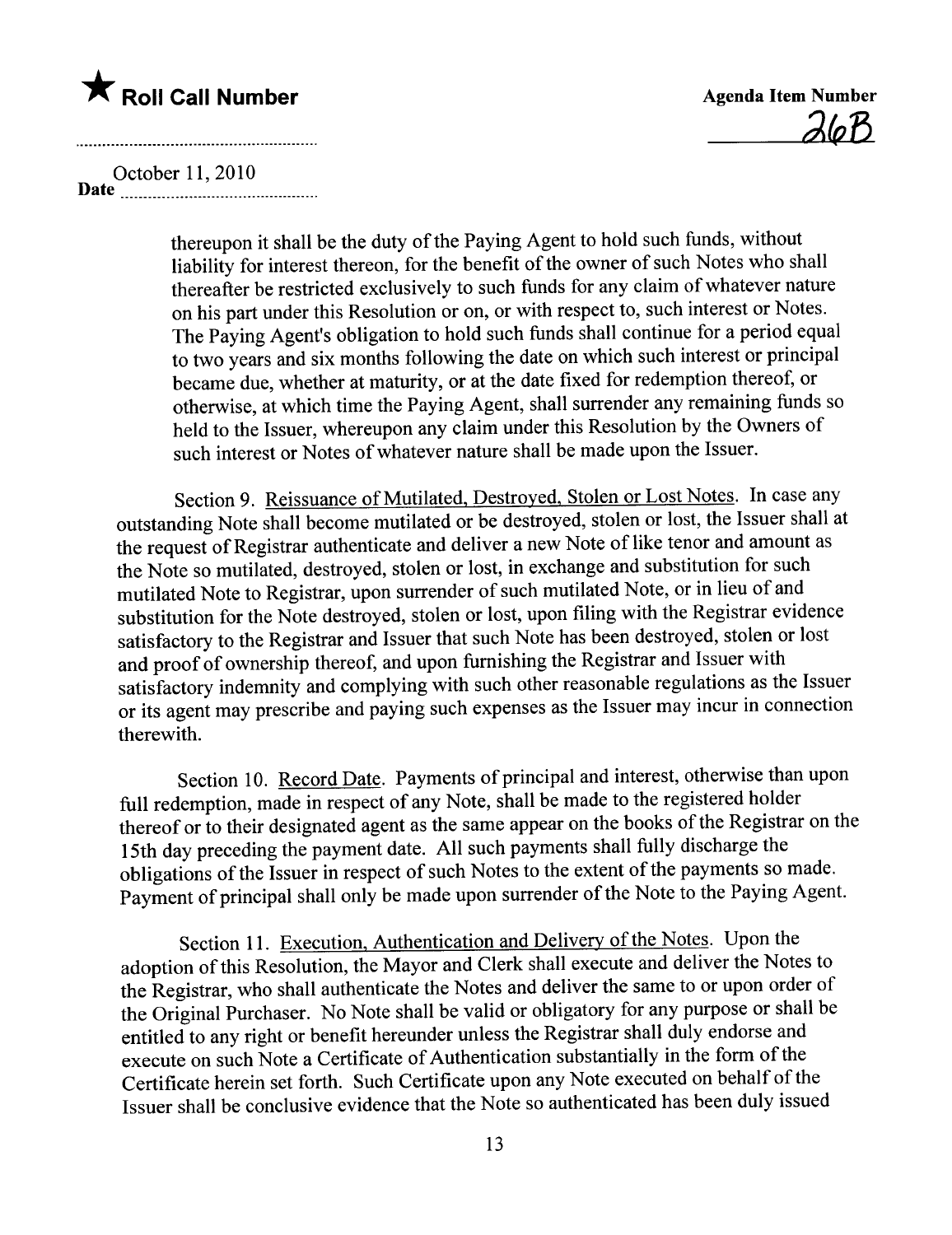$26B$ 

October 11,2010 Date \_\_\_\_\_\_ \_ \_\_ \_ \_\_\_ \_ \_... \_\_\_\_\_\_\_\_\_ \_. \_ \_ \_ \_ \_\_\_\_\_\_ \_ \_ \_ \_\_

> under this Resolution and that the holder thereof is entitled to the benefits of this Resolution.

Section 12. Right to Name Substitute Paying Agent or Registrar. Issuer reserves the right to name a substitute, successor Registrar or Paying Agent upon giving prompt written notice to each registered Noteholder.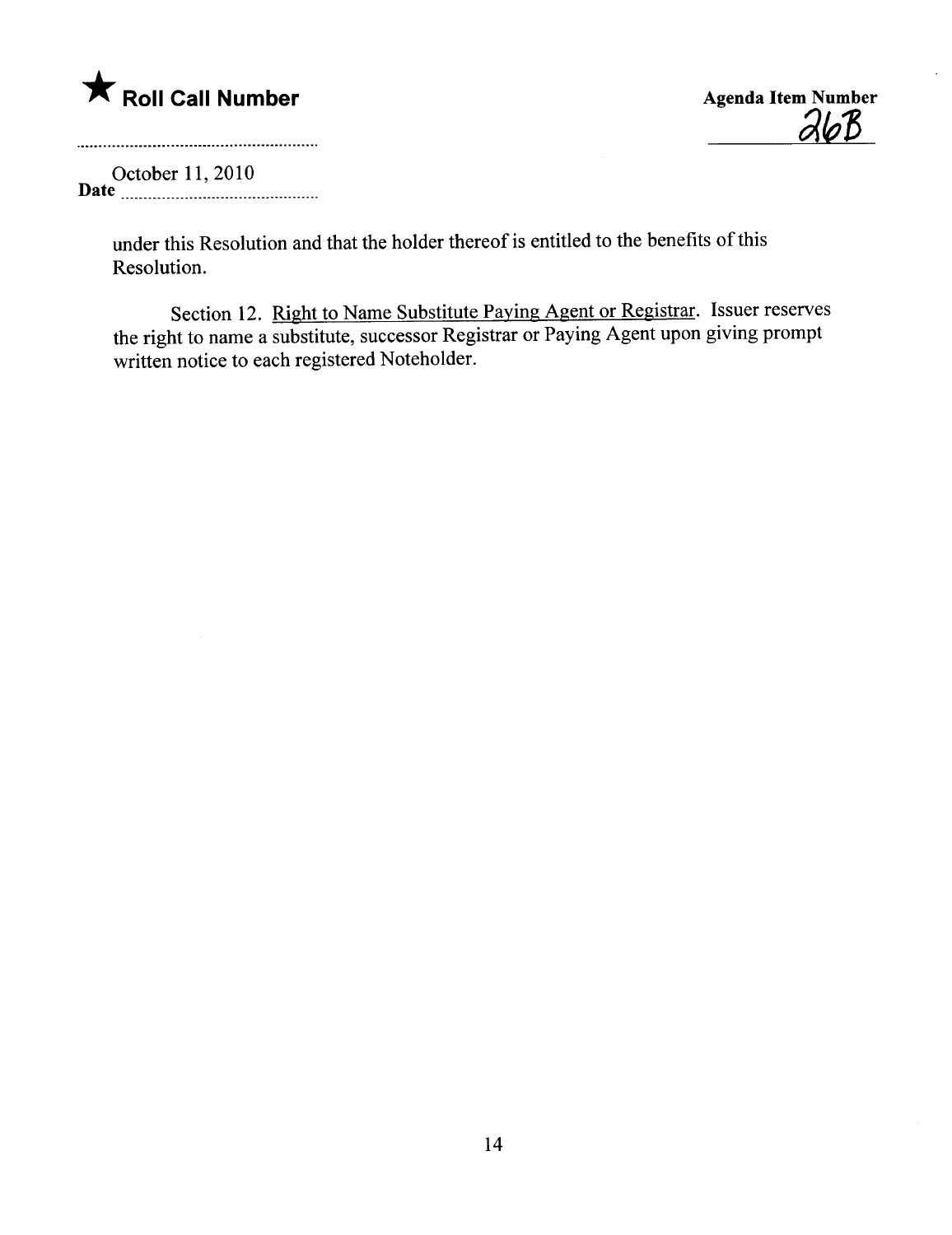

...n..........Sëëtîöii"TnFötïï of Note. Notes shall be printed in substantial cumpliance wi ¡Rfp 13 standards proposed by the American Standards Institute substantially in the form as<br>Date<sub>rallows</sub>

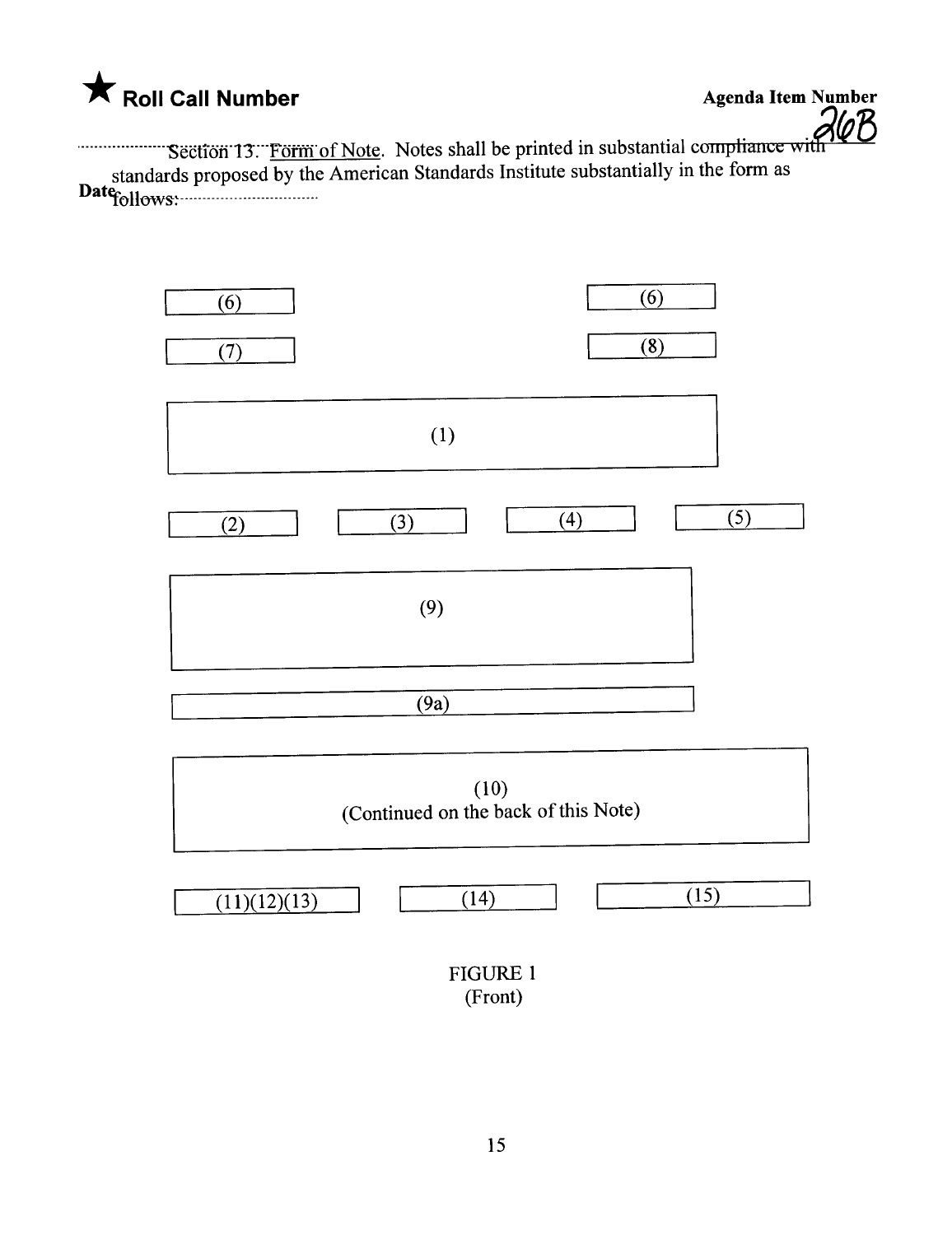



Date



FIGURE 2 (Back)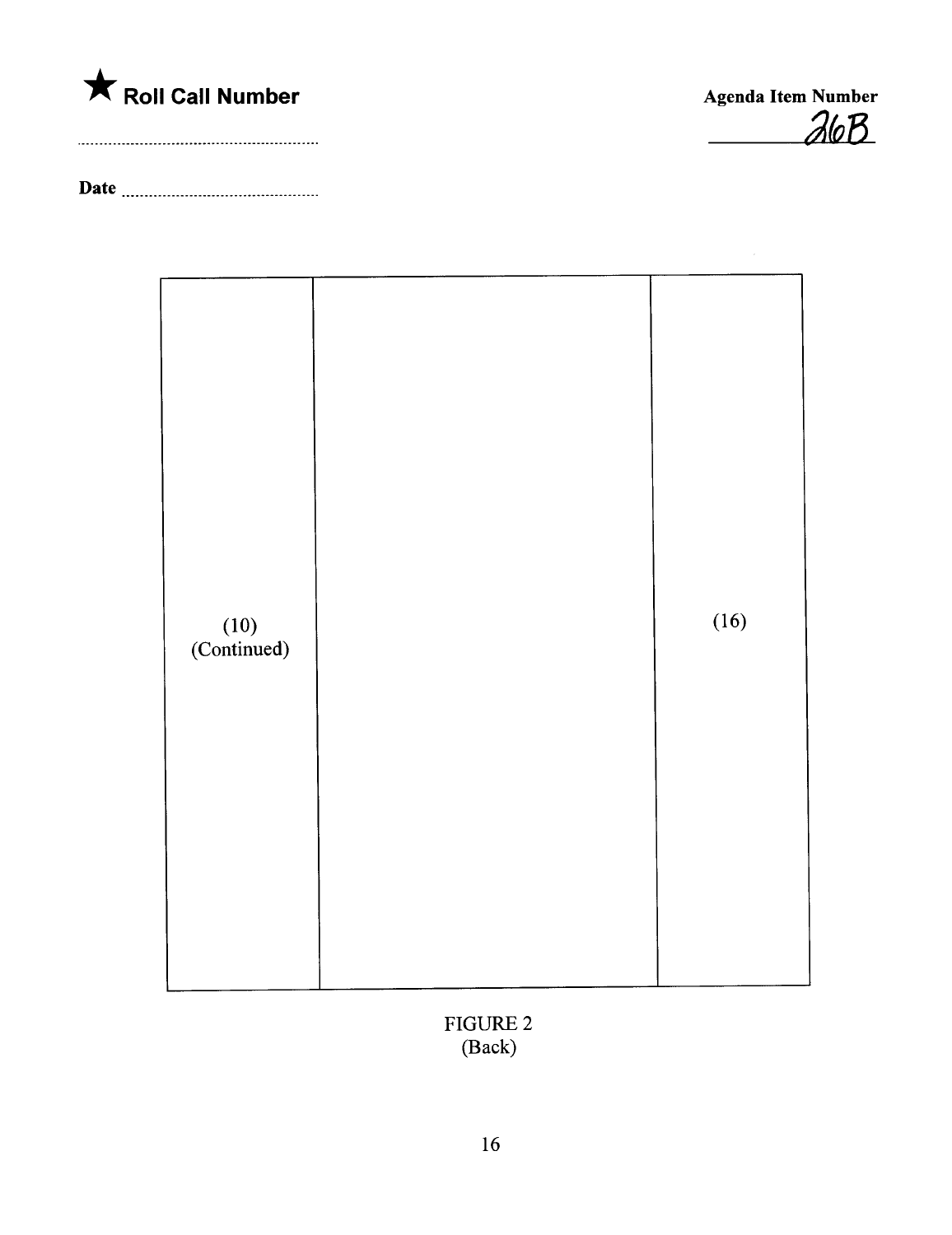

Agenda Item Number <u>alop</u>

October 11,2010 Date \_ \_ \_ \_ \_\_\_ \_ \_\_uu\_\_\_\_ \_\_\_\_\_\_\_\_\_\_\_\_\_\_\_ \_ \_ \_ \_ \_\_\_ \_ \_\_\_

> The text of the Notes to be located thereon at the item numbers shown shall be as follows:

Item 1, figure  $1 =$  "STATE OF IOWA" "COUNTY OF POLK" "CITY OF DES MOINES" "STORMWATER MANAGEMENT UTILITY REVENUE REFUNDING CAPITAL LOAN NOTE" "SERIES 2010G"

| Item 2, figure $1 =$ Rate:            |                                                      |
|---------------------------------------|------------------------------------------------------|
| Item 3, figure $1 =$ Maturity:        |                                                      |
|                                       | Item 4, figure $1 =$ Note Date: the date of delivery |
| Item 5, figure $1 = \text{Cusip No.}$ |                                                      |
| Item 6, figure $1 =$ "Registered"     |                                                      |
| Item 7, figure $1 =$ Certificate No.  |                                                      |
|                                       | Item 8, figure $1 =$ Principal Amount: \$            |

Item 9, figure  $1 =$  The City of Des Moines, Iowa, a municipal corporation organized and existing under and by virtue of the Constitution and laws of the State of Iowa (the "Issuer"), for value received, promises to pay from the source and as hereinafter provided, on the maturity date indicated above, to

Item 9A, figure  $1 =$  (Registration panel to be completed by Registrar or Printer with name of Registered Owner).

Item 10, figure  $1 =$  or registered assigns, the principal sum of (principal amount written out) THOUSAND DOLLARS in lawful money of the United States of America, on the maturity date shown above, only upon presentation and surrender hereof at the office of the City Treasurer, Paying Agent of this issue, or its successor, with interest on said sum from the date hereof until paid at the rate per annum specified above, payable on June 1,2011, and semiannually thereafter on the 1st day of June and December in each year.

Interest and principal shall be paid to the registered holder of the Note as shown on the records of ownership maintained by the Registrar as of the 15th day preceding such interest payment date. Interest shall be computed on the basis of a 360-day year of twelve 30-day months.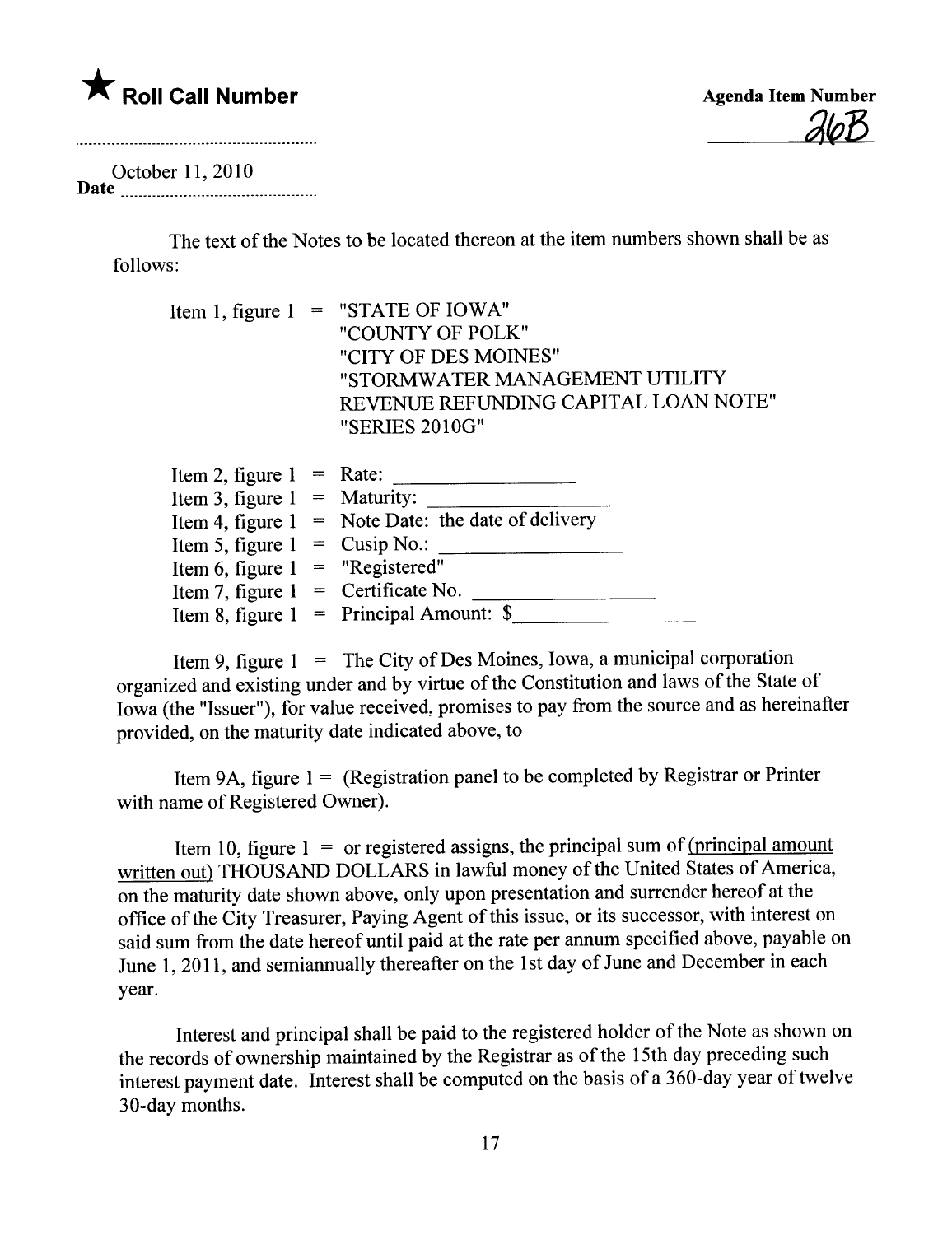<u>got</u>

D October 11,2010 ate \_\_\_\_\_ \_\_ \_. \_. \_uu\_\_ \_\_\_\_\_ \_\_\_u\_\_\_\_\_\_\_\_ \_ \_ \_ \_\_\_\_\_

This Note is issued pursuant to the provisions of Section 384.84A of the City Code of Iowa, as amended, for the purpose of paying costs of refunding and refinancing of the Stormwater Management Utilty Revenue Bonds, Series 2003B, dated May 1,2003, in conformity to a Resolution of the Council of said City duly passed and approved.

Unless this certificate is presented by an authorized representative of The Depository Trust Company, a limited purpose trust company ("DTC"), to the Issuer or its agent for registration of transfer, exchange or payment, and any certificate issued is registered in the name of Cede & Co. or such other name as requested by an authorized representative of DTC (and any payment is made to Cede  $\&$  Co. or to such other entity as is requested by an authorized representative of DTC), ANY TRANSFER, PLEDGE OR OTHER USE HEREOF FOR VALUE OR OTHERWISE BY OR TO ANY PERSON IS WRONGFUL inasmuch as the registered owner hereof, Cede & Co., has an interest herein.

The Notes are not subject to redemption prior to maturity

Ownership of this Note may be transferred only by transfer upon the books kept for such purpose by City Treasurer, the Registrar. Such transfer on the books shall occur only upon presentation and surrender of this Note at the office of the Registrar as designated below, together with an assignment duly executed by the owner hereof or his duly authorized attorney in the form as shall be satisfactory to the Registrar. Issuer reserves the right to substitute the Registrar and Paying Agent but shall, however, promptly give notice to registered noteholders of such change. All Notes shall be negotiable as provided in Article 8 of the Uniform Commercial Code and Section  $384.83(5)$  of the Code of Iowa, subject to the provisions for registration and transfer contained in the Note Resolution.

This Note and the series of which it forms a part, other bonds ranking on a parity therewith, and any additional bonds or notes which may be hereafter issued and outstanding from time to time on a parity with said Notes, as provided in the Note Resolution of which notice is hereby given and is hereby made a part hereof, are payable from and secured by a pledge of the Net Revenues of the Stormwater Management Utilty (the "System"), as defined and provided in said Resolution. There has heretofore been established and the City covenants and agrees that it will maintain just and equitable rates or charges for the use of and service rendered by said System in each year for the payment of the proper and reasonable expenses of operation and maintenance of said System and for the establishment of a sufficient sinking fund to meet the principal of and interest on this series of Notes, and other bonds ranking on a parity therewith, as the same become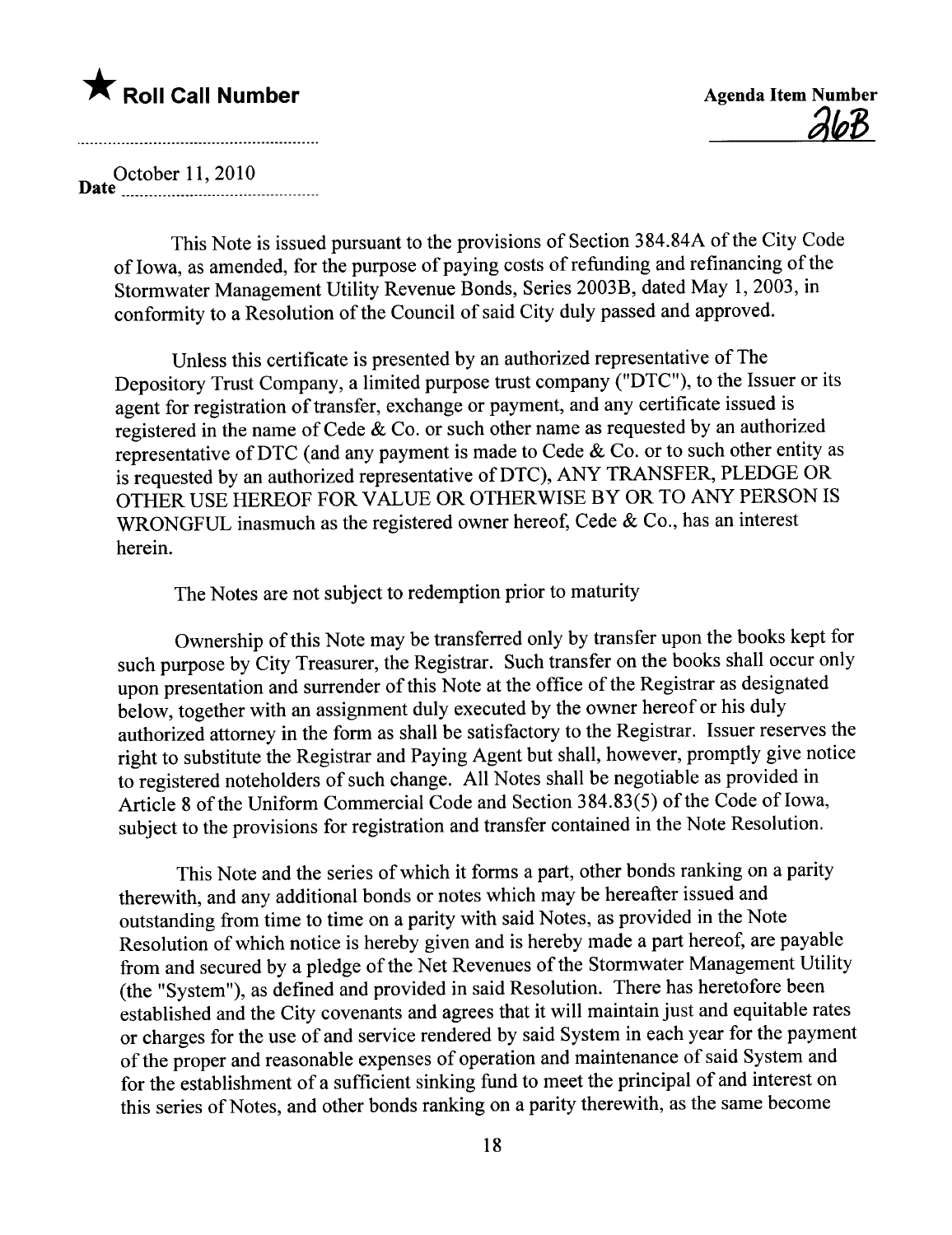$26B$ 

October 11,2010 Date -------------------------\_.-----------------

> due. This Note is not payable in any manner by taxation and under no circumstances shall the City be in any manner liable by reason of the failure of said net earnings to be sufficient for the payment hereof.

And it is hereby represented and certified that all acts, conditions and things requisite, according to the laws and Constitution of the State of Iowa, to exist, to be had, to be done, or to be performed precedent to the lawful issue of this Note, have been existent, had, done and performed as required by law.

IN TESTIMONY WHEREOF, said City by its City Council has caused this Note to be signed by the manual signature of its Mayor and attested by the manual signature of its Clerk, with the seal of said City impressed hereon, and authenticated by the manual signature of an authorized representative of the Registrar, City Treasurer, Des Moines, Iowa.

|                              | Item 11, figure $1 =$ Date of authentication:                                                                    |  |
|------------------------------|------------------------------------------------------------------------------------------------------------------|--|
| Item 12, figure $1$          | = This is one of the Notes described in the within mentioned<br>Resolution, as registered by the City Treasurer. |  |
|                              | CITY TREASURER, Registrar                                                                                        |  |
|                              | By: $\qquad \qquad \qquad$                                                                                       |  |
|                              | <b>Authorized Signature</b>                                                                                      |  |
|                              | Item 13, figure $1 = \text{Register}$ and Transfer Agent:<br><b>City Treasurer</b>                               |  |
|                              | Paying Agent: City Treasurer                                                                                     |  |
|                              | SEE REVERSE FOR CERTAIN DEFINITIONS                                                                              |  |
| Item 14, figure $1 = (Scal)$ | Item 15, figure $1 =$ [Signature Block]                                                                          |  |